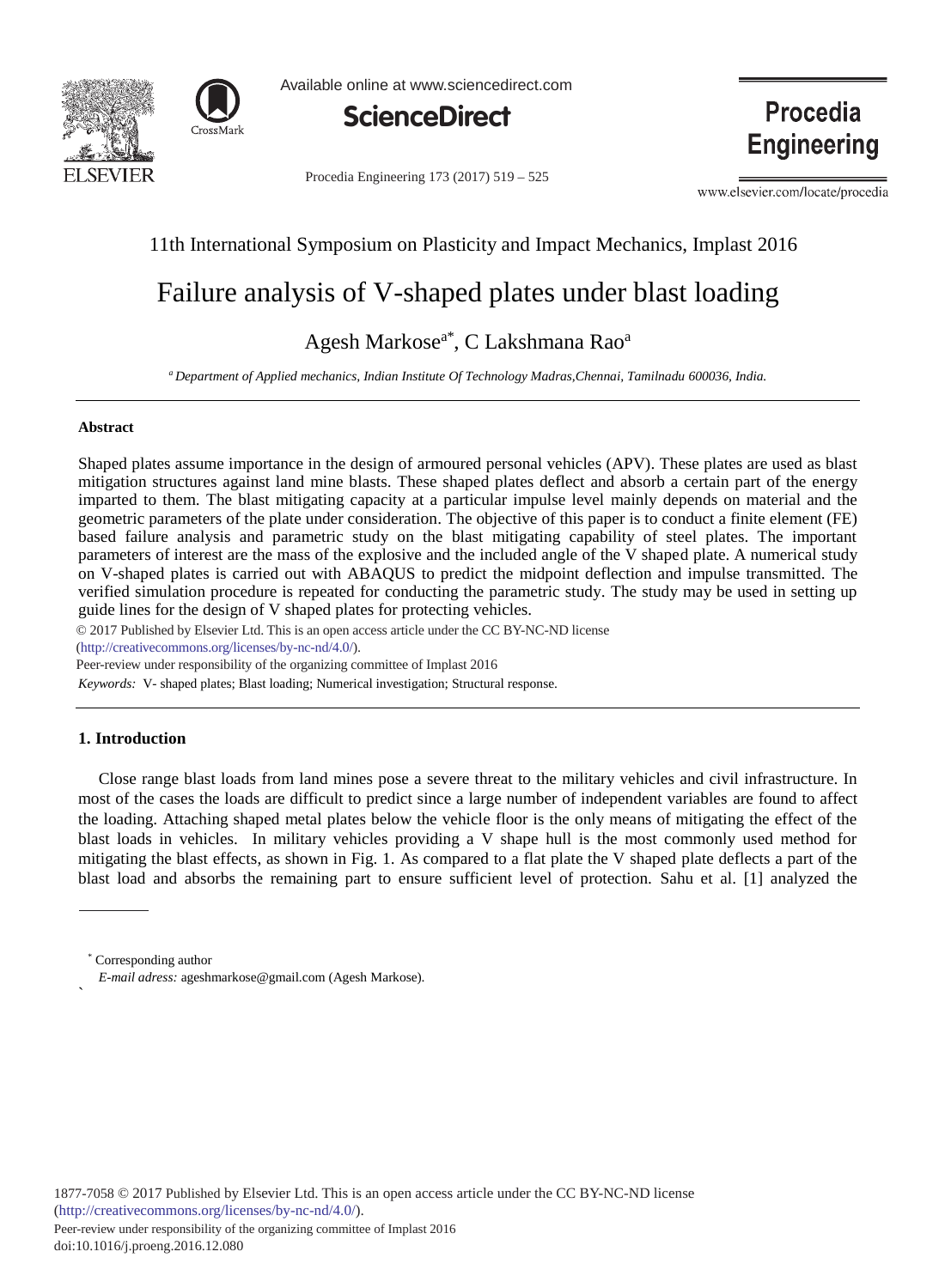different shapes of the plate like flat shape, V shape, parabolic shape etc. and concluded that, V shape, provides the optimal protection. But the results of blast loading of V shaped plates or the details of optimum plate geometry are not easily available in open literature. But it is often used as the structural attachment in armored personal vehicles like South African Cassipir [2]. From the available literature shown in Refs. [3,4], it is seen that the plates with varying geometric parameters gives varying levels of protection against the blast loads. So it is desirable to find parameters of the V plate, which can provide the optimal protection. The objective of this present paper is to numerically analyze the blast loading response of V shaped plates. A parametric study is also conducted to find the effect of the key variables.



**(Remark: Fig. 1 is attached separately in case of any formatting/resolution issues)**

**Fig. 1**. Schematic illustrating the V-shaped plate and its terminologies.

# **2. Methodology**

In this paper an attempt has been made to numerically simulate the blast loading response of V plate and correlate with available experimental data published by Yuen et al. [4]. A steel V plate with various included V angle (θ) is considered for the present study. These angles have been selected since plates with lesser included angles may be difficult to accommodate under the body of the vehicle. The material being considered is Domex 700 steel for which material data is readily available, Ref. [4]. The well-established Johnson -Cook model for the strain rate dependent plastic deformation is utilized. The numerical simulation is done in FE package ABAQUS . The geometry of the plate model is obtained by scaling down the dimensions of the APV, Cassipir. Here the effect of variation in mid-point deflection and the impulse transmitted with variation in parameters like a) Mass of the charge and b) V angle of the plate has been studied numerically. The results have been compared with the experimental data to ensure sufficient accuracy.

APV like Casspir have been proven to be safe for the occupants against a 14 kg TNT blast under V- shape hull, as reported in Ref. [4]. Blast loading experiments have been conducted on scaled down models of V shaped plate by Yuen et al. The geometric scaling factor used for generating the hull geometry from the actual dimensions of the APV Cassipir, has been used for obtaining other geometric parameters like stand-off distance and diameter of the explosive disc. The Hopkinson-Cranz blast scaling law, was used to scale down mass of the explosive charges for different stand-off distances. The experiments were conducted with an explosive mass range of 5g to 58g of PE4, angle range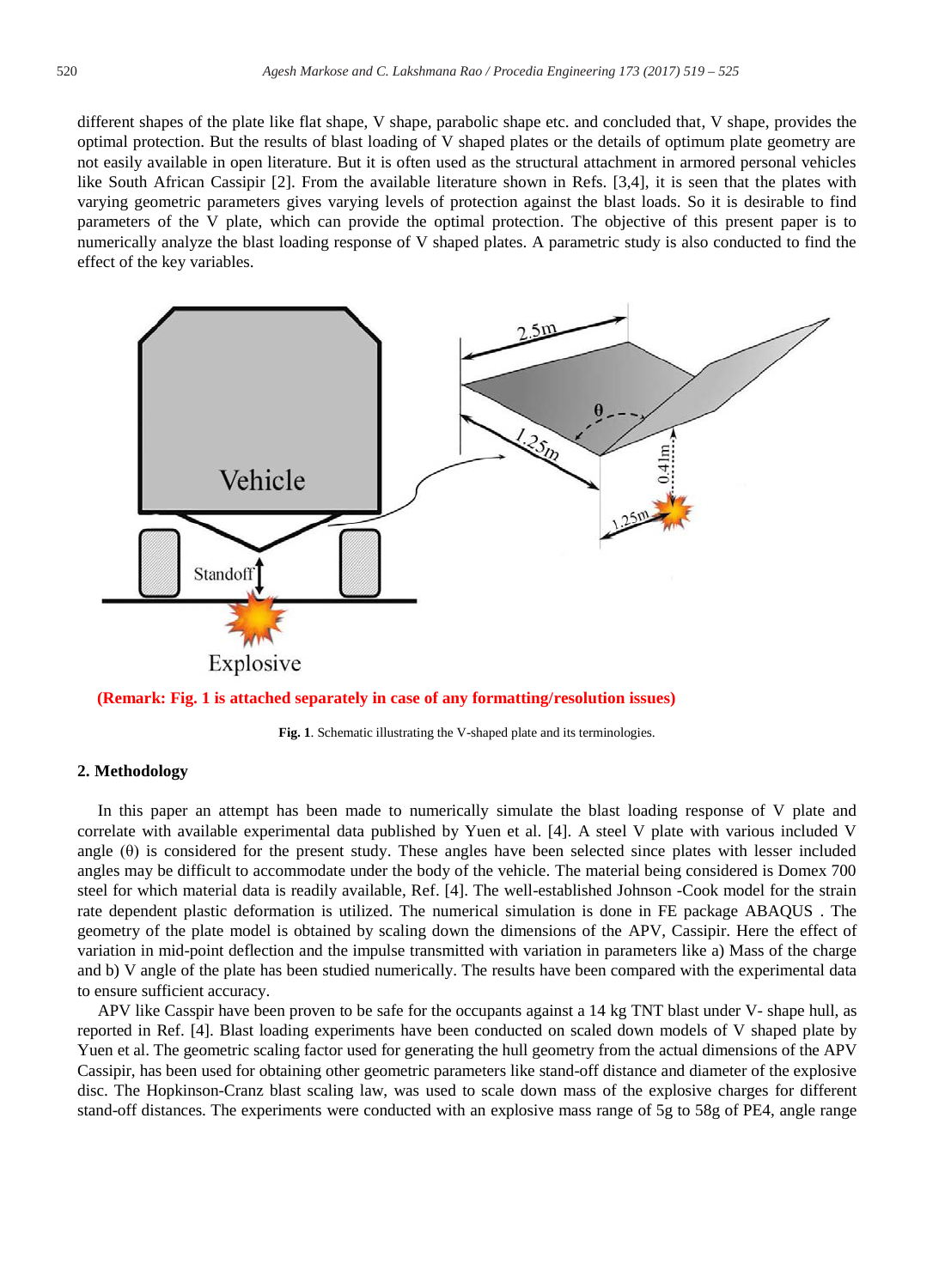of 60  $^{0}$  to 180<sup>0</sup> and standoff distance range of 18 to 50mm. They have obtained the values of deformation, impulse transmitted and in certain cases failure patterns.

#### *2.1. Geometry modelling*

The geometric model of the V-plate is created with the inbuilt modeler in ABAQUS. The scaled down model geometry given in in the Ref. [4] is adopted here. The width of the APV, Cassipir is scaled to the width of the test plate in the ratio 8.33:1. The other geometric parameters like standoff distance and plate thickness are also scaled down in the same ratio. The dimensions of the full scale model and the scaled down model used for the validation purpose are given in Table 1. A mesh convergence study was done as the explicit analysis is sensitive to the mesh size. The mesh size of .002m was finally taken which gives error within the tolerance region. The quad type mesh is used which can give sufficiently accurate results under similar simulations. The simulations were conducted using the full plate geometry with solid elements for the calculation of impulses and deformations. The hull plate was modelled with fixed boundary along the clamped edges and utilizing the symmetry boundary conditions where ever applicable.

| Table 1: Model dimensions as reported in Ref. [4]. |  |  |  |  |
|----------------------------------------------------|--|--|--|--|
|----------------------------------------------------|--|--|--|--|

|                              | Parameters of scaled down model | Parameters of the full scale model |
|------------------------------|---------------------------------|------------------------------------|
| Dimensions of projected area | $300x300mm^2$                   | $2500x2500mm^2$                    |
| Standoff distance            | 34 <sub>mm</sub>                | $410$ mm                           |
| Plate thickness              | 2mm                             | 16.66mm                            |
| Material                     | Domex 700steel                  | Steel                              |

#### *2.2. Blast load modeling*

Blast load is modeled by using the CONWEP blast loading function in ABAQUS. Adisak Showichen [5] has given a brief description about CONWEP. CONWEP is an empirical equation used for directly applying the blast load on any structural geometry. CONWEP takes into account a) the distance between the target and the charge, b) mass of the charge and c) inclination of the target, for calculation of the blast pressures. Although convenient, it is incapable of considering the effect of very near field loading and reflection from the nearby bodies. It helps to reduce the burden of explicitly simulating the progress of the shock wave and its interaction with structure. The pressure calculation using CONWEP function is based on experimental data and they can be used only by appropriately including the scaling parameters considering the actual explosion. The empirical model CONWEP has been implemented in the ABAQUS 6.10, and is used as such in the simulation.

#### *2.3. Material modelling*

The targets subjected to blast loading are subjected to shock loads which last for a few milliseconds and are subjected to high strain rates under these conditions. Material modelling under high strain rate is captured with Johnson – Cook model. The model describes the material flow stress as a function of strain, strain rate, and temperature. The associated Von Mises flow stress can be calculated as

$$
\sigma = [A + B\varepsilon^n][1 + Cln\varepsilon^*][1 - T^{*m}] \tag{1}
$$

Here  $\varepsilon$  is the equivalent plastic strain,  $\dot{\varepsilon}^* = \frac{\varepsilon}{\varepsilon_0}$  is the dimensionless plastic strain rate and  $\varepsilon_0$  is the reference strain rate.  $T^*$  is the homologous temperature. The constants in the equation namely A, B n, C and m may be determined from experiments. The dynamic simulation can be carried out with Johnson -Cook model with appropriate constants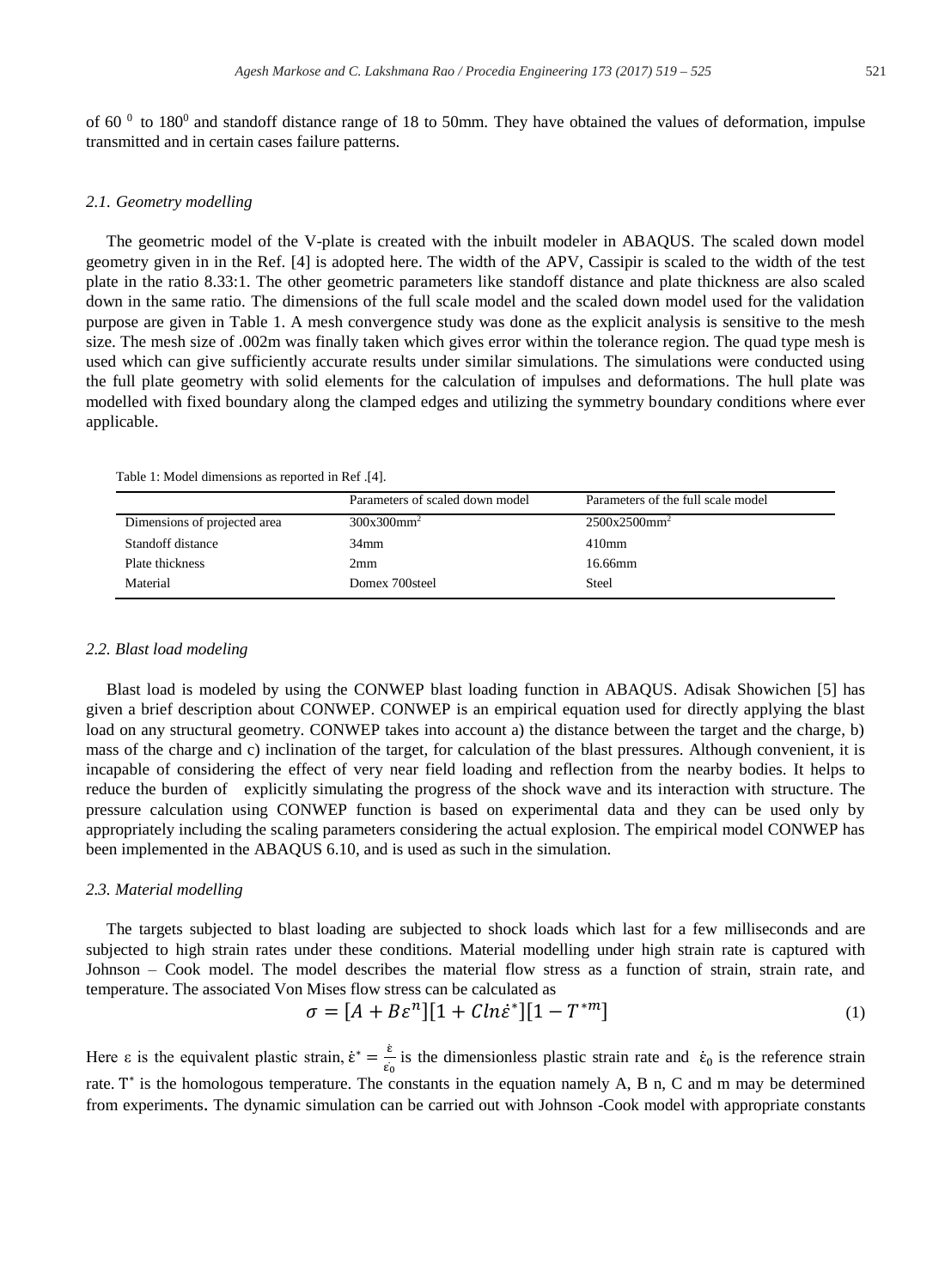for Domex 700 steel. An explicit dynamic analysis with 3D elements was carried out. The material properties taken from Yuen et al. and shown in Table 2,

| Table 2. Material properties of plate |                       |             |   |       |           |                            |  |  |
|---------------------------------------|-----------------------|-------------|---|-------|-----------|----------------------------|--|--|
|                                       | $A(MN/m2)$ $B(MN/m2)$ | $C(s^{-1})$ | m | n     | $T^m$ (K) | $\mathcal{E}_0$ $(S^{-1})$ |  |  |
|                                       |                       |             |   |       |           |                            |  |  |
| 818                                   | 1423                  | 0.014       |   | 0.987 | 1793      |                            |  |  |
|                                       |                       |             |   |       |           |                            |  |  |

## 3. **Finite element results**

The initial studies are aimed at establishing reliability of the numerical simulations using CONWEP blast loading function. Although fluid structure interactions can be carried out to capture the detailed simulation of the blast wave, it is more convenient to use the inbuilt loading function as a design tool due to the lesser computation time. Further it is seen from the Ref. [4] that errors for the numerical results using the fluid structure interaction calculations maybe even more than 20% in few cases, due to the non-linearity involved. Numerical simulations were conducted for finding the impulses when both mass of the explosive and the plate angle were varied successively. The mass of PE4 considered are 5, 14 and 19g. The effect of variation in mass of explosive on the imparted impulses for  $180^{\circ}$  and  $150^{\circ}$ plate is shown in Fig. 2. The experimental results reported in Ref. [4], for the above case is also shown for comparison. It is seen that the  $180^0$  plate gives a better fit as compared to the  $150^0$  plate. The maximum error can found for the flat plate is 7.5% while for the  $150<sup>0</sup>$  plate it is 26.2%.



**Fig. 2.** Variation in predicted and measured value of impulses for (left) 180<sup>o</sup> and(right) 150<sup>o</sup> plate

Similarly study was conducted for finding the deflections of V shaped plates for variations in the mass of the explosive. Numerical simulations for finding the deflections were carried out and the results are compared with the experimental results, taken from Ref. [4], and shown in Fig. 3. The maximum error between the between the experimental and numerical values are found as 33%. The results show that the numerical method is sufficiently accurate and hence can be used for further parametric studies.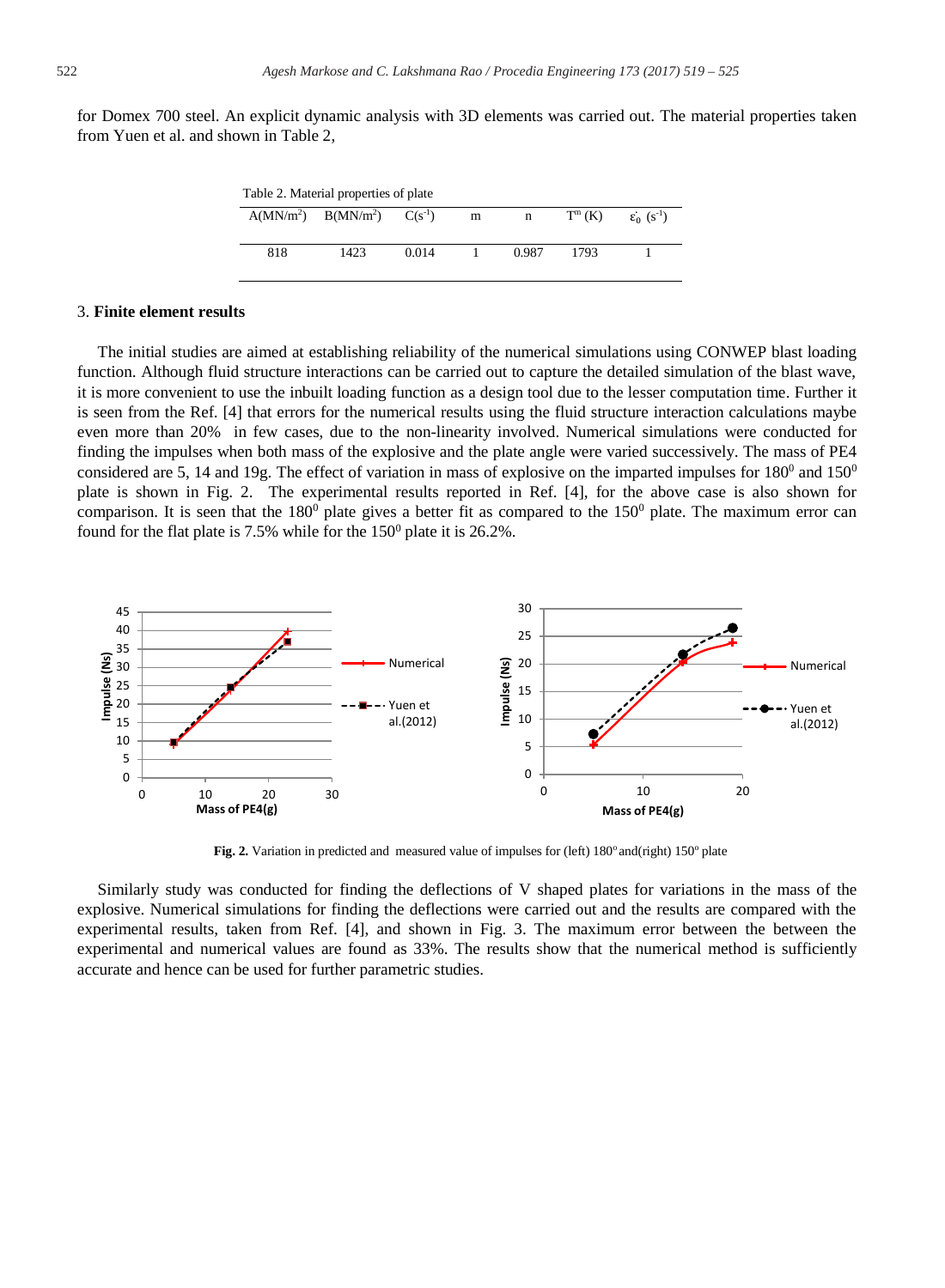

Fig. 3. Variation in predicted and measured value of midpoint deflections for (left) 180<sup>0</sup> plate and (right) 150<sup>o</sup>plate

Numerical simulations were conducted for finding the impulse at various explosive masses that is 24, 30.5, and 36.3g of TNT which is very near to the fracture load of the plate. The standoff distance is now kept as 50mm instead of 34mm as this represents the geometrically scaled value. The effect of mass variation on the  $150^{\circ}$  V plate is displayed in Fig.4.a along with the experimental results reported by Yuen et al. for a lower range of load (that is 6.5gTNT to 18.85gTNT). The results show that higher value of loading results in higher values of impulse, but the rate of change impulse is much lower compared with response at lower mass values of the explosives. Similarly the impulse variation for plates with angles  $145^0$ ,  $160^0$  and  $180^0$  were investigated for a mass of 28gTNT at standoff distance of 50mm and is shown in Fig.4.b. The results are plotted along with experimental results from Yuen et al. for the angled plates for other values of explosive mass. It is seen that there is a general trend of increase in impulse with increase in plate angles for both experiments and simulation. It is seen from simulations that the  $145^{\circ}$  and  $160^{\circ}$ plates have little difference with respect to imparted impulse, while the flat plate transmits much larger impulse in comparison. This shows that the flat plate is inferior to the moderately angled plates especially at higher value of impulses.



Fig.4.a. Predicted and measured value of impulses for  $150<sup>0</sup>$  plate at different load ranges.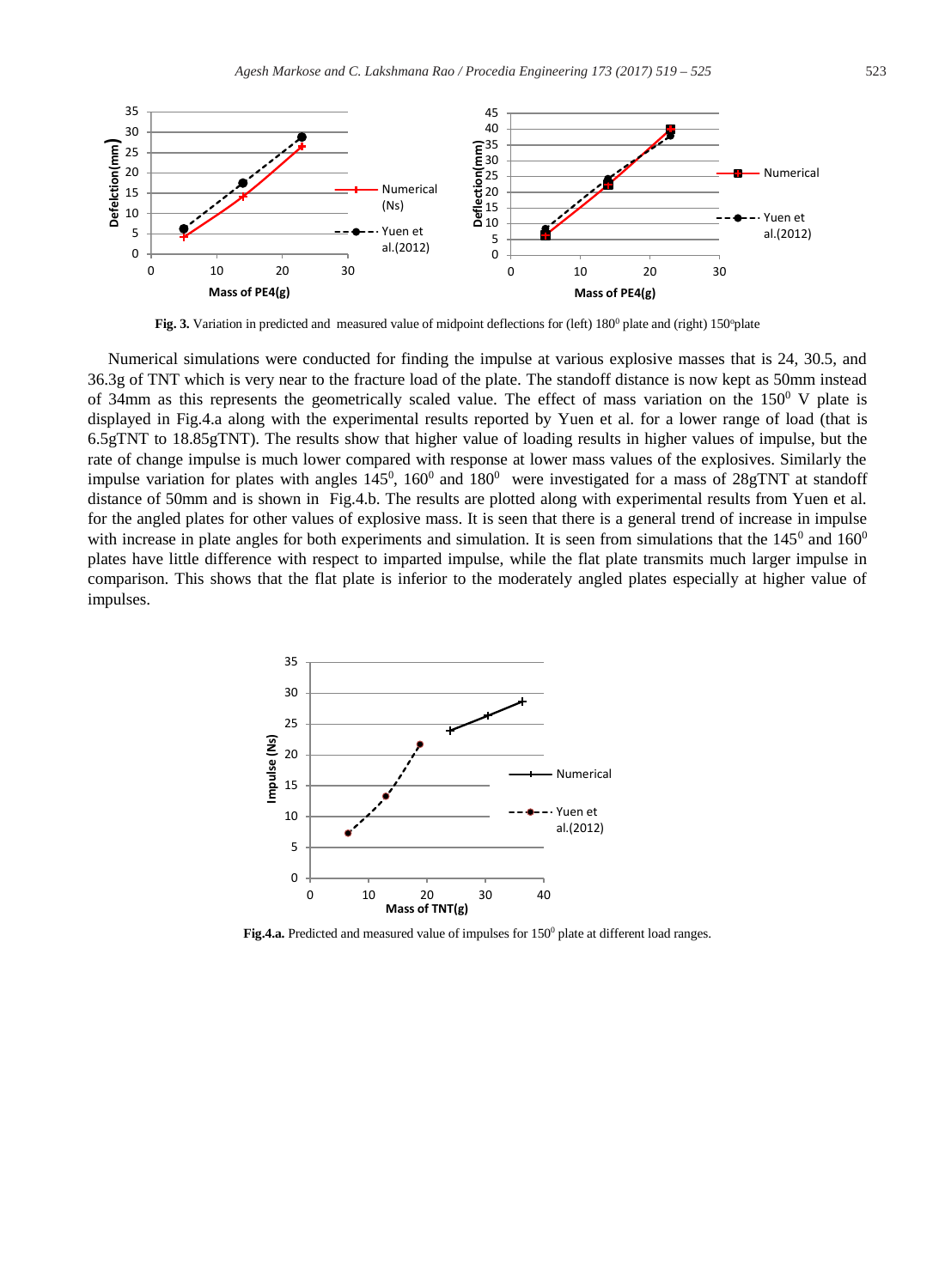

**Fig.4.b.** Predicted and measured value of impulses for plates with varying angles and load ranges.

The next parametric study was conducted to find the effect of variation of mass of the charge on the  $150^{\circ}$  V plate at the standoff distance of 50mm. Similar to the impulse simulations the mass of the explosive is varied in the range from 24g to 36.3g TNT, and the deflection values were found. A comparison is made with the experimental results obtained from Yuen et al. at lower mass ranges as shown in Fig.5.a. It is seen that the loading range is important factor affecting the final deflection. A higher loading range produces a higher rate of deflection even though the standoff distance is more as compared with the experimental results. Similarly the parametric study was also conducted to find the dependence between plate angle and midpoint deflection. The deflection of the plates with  $145<sup>0</sup>$ ,  $160^0$  and  $180^0$  are plotted along with the data from experiments conducted by Yuen et al.[4] and shown in Fig. 5.b. The mass was selected as 28g of TNT placed at a standoff distance of 50mm. It is seen that the plates with angles of  $145^\circ$  and  $160^\circ$  suffer almost the same kind of deflection. It is also seen that they offer considerably lesser resistance to the loading. It is seen from the reported experiments, in Ref. [4] that the overall trend indicates an increase in deflection with an increase in plate angle. But the trend of inverse relation between these variables at lower charge mass of 14.5g PE4 at plate angle of  $150^\circ$  is also reported by Yuen et al. It is also seen from the simulation that the variation in deflections of the plates is higher for higher charge masses as compared to lower charge masses used in the experiment.



**Fig.5.a.** Variation in predicted and measured value of midpoint deflections for 150<sup>o</sup> plate